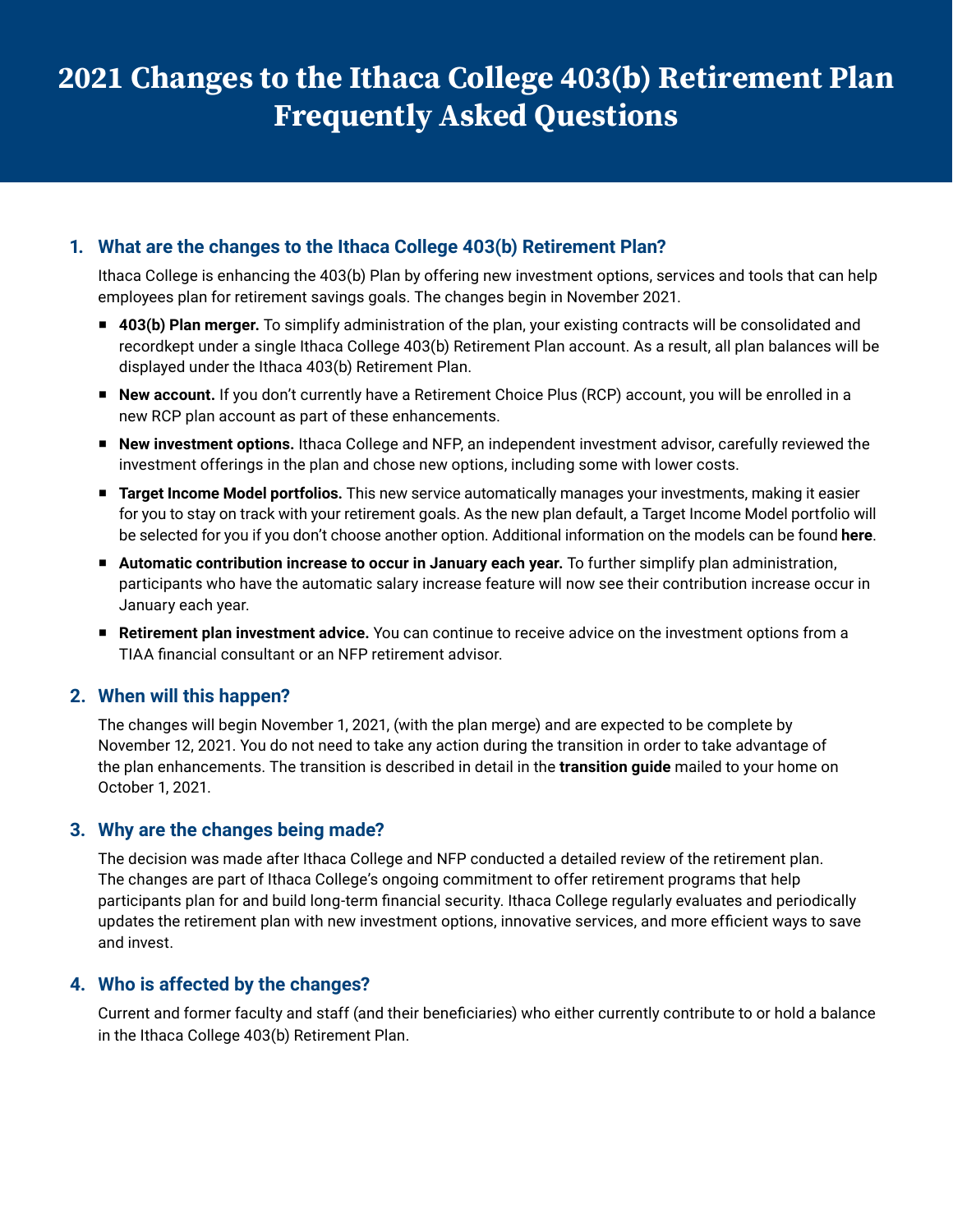# **5. What actions do I need to take during the transition?**

You will not need to take action because accounts and balances will automatically transfer to the new plan default investment option—the Target Income Model portfolio that aligns with your date of birth and when you will reach age 65. However, you may want to:

- $\blacksquare$  Review and update your beneficiary information.
- **Complete a spousal waiver form if you are married and have named a beneficiary other than your spouse.** (Even if you previously had signed this for your legacy accounts, you must complete a new waiver.)
- Review the new investment options and how your current investments will automatically transfer.
- Attend a webinar or review a recorded session to get answers to your questions. To view a complete schedule and register to attend a session, visit **[TIAA.org/ithaca/transition](http://TIAA.org/ithaca/transition)**.
- Schedule a virtual retirement investment advice session with a TIAA financial consultant or an NFP retirement advisor to review your investment choices.
	- If you would like to have help from a TIAA financial consultant, schedule a session online at **[TIAA.org/ithaca/transition](http://TIAA.org/ithaca/transition)** or call **800-732-8353**, weekdays, 8 a.m. to 8 p.m. (ET).
	- If you would like help from an NFP retirement advisor, schedule a session by sending an email to **[retirementinfo@nfp.com](mailto:retirementinfo%40nfp.com?subject=)** or calling **800-959-0071** (toll free) or **949-460-9898** (local).

#### **6. Will my beneficiary designations transfer to my new account?**

Your beneficiary from your existing contracts will transfer to your new RCP contract (if a new contract is issued) as described in the chart below:

| <b>Current contract type</b>                                                                                                                     | How beneficiary will carry over to<br><b>RCP</b> contract                                  |
|--------------------------------------------------------------------------------------------------------------------------------------------------|--------------------------------------------------------------------------------------------|
| Retirement Choice (RC)                                                                                                                           | Current RC beneficiary will carry over to RCP                                              |
| RC and legacy Group Supplemental Retirement<br>Annuity (GSRA), Supplemental Retirement Annuity<br>(SRA) and/or Retirement Annuity (RA) contracts | Current RC beneficiary will carry over to RCP                                              |
| Either a GSRA, SRA or RA contract                                                                                                                | Current beneficiary will carry over to RCP                                                 |
| If you have multiple legacy contracts (GSRA, SRA and<br>RA contracts, or any combination)                                                        | Beneficiaries will be carried over based on the<br>following hierarchy: GSRA, SRA, then RA |

You can update your beneficiary information beginning on or after November 6, 2021, by logging in to your new TIAA account or calling TIAA at **800-842-2252**, weekdays, 8 a.m. to 10 p.m. (ET).

**Please note:** A new signed spousal waiver form will be required if you are married and have named a beneficiary other than your spouse, even if you have previously signed such a form for your legacy accounts.

# **7. What happens if I currently receive regular payments or have outstanding loans?**

There will be no interruption in distribution payments. You will continue to receive payments from your TIAA account. If you have a loan, continue making loan payments as you have been. If any action is required regarding distribution payments, loans, or other systematic transactions, you will be sent a letter with more information in late October.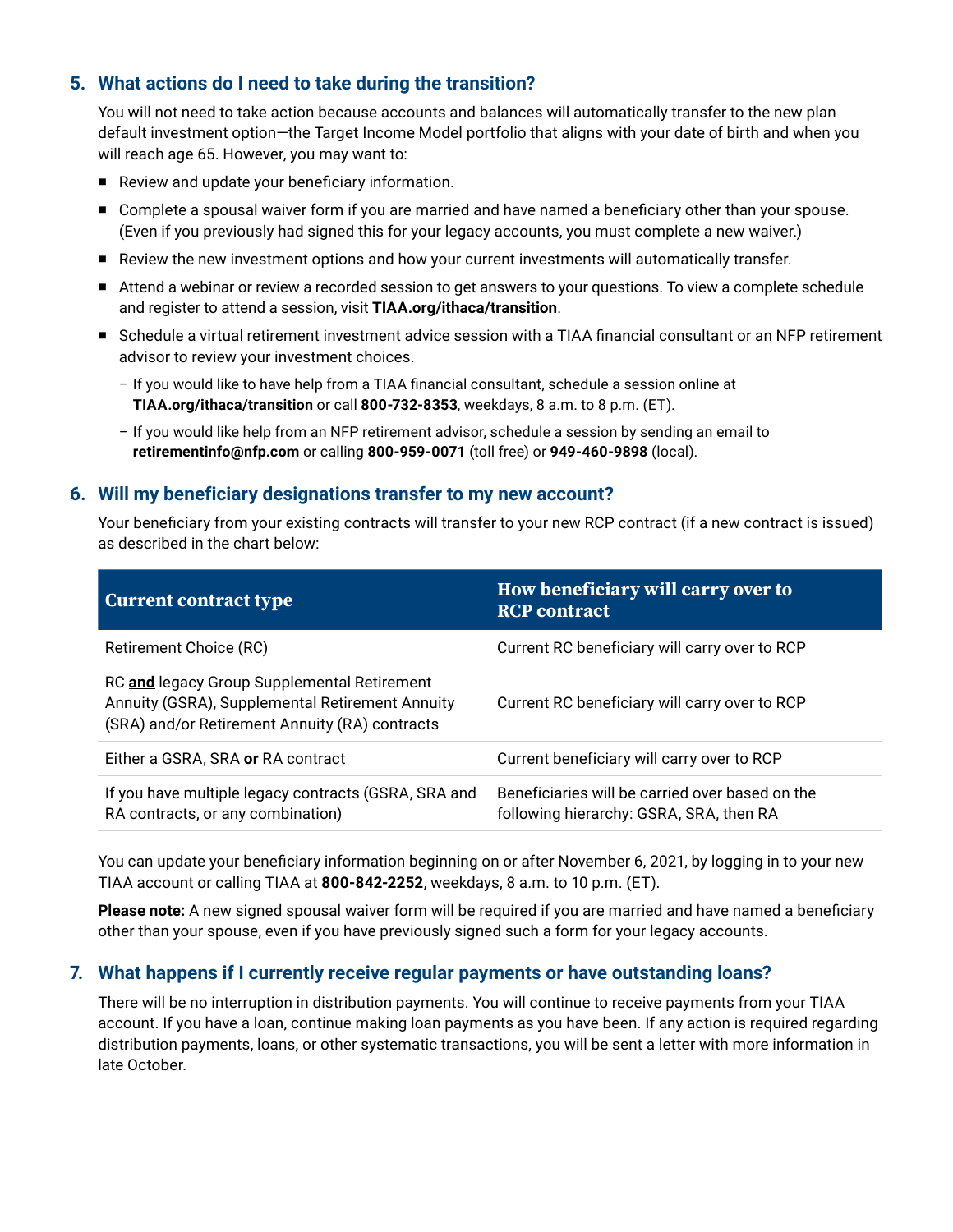# **8. Where can I find information on the new fees for the Ithaca College 403(b) Retirement Plan?**

A complete list of fees for the plan by investment option is in the **[transition](http://www.Tiaa.org/public/pdf/ithaca_guide.pdf) guide**, which was mailed to your home on October 1, 2021. The details can be found on [pages 5-6](http://www.Tiaa.org/public/pdf/ithaca_guide.pdf#page=5
).

#### **9. Where can I get more information and assistance?**

In addition to the **[transition](http://TIAA.org/ithaca/transition) guide**, TIAA is hosting several online webinars to help answer your questions. You can register for a session or add the meeting to your calendar from this **[link](https://webinars.on24.com/client/ithaca)**. You will be sent an invitation to add to your calendar with the link to access the event at the scheduled date and time. TIAA representatives attend the webinar to answer questions.

TIAA financial consultants and NFP retirement advisors are also available to help you select specific investment options from Ithaca's plan lineup. You can meet one-on-one with a TIAA financial consultant or NFP retirement advisor. There is no fee for this service.

- If you would like to have help from a TIAA financial consultant, schedule a session online at **[TIAA.org/ithaca/transition](http://TIAA.org/ithaca/transition)** or call **800-732-8353**, weekdays, 8 a.m. to 8 p.m. (ET).
- If you would like to have help from an NFP retirement advisor, schedule a session by sending an email to **[retirementinfo@nfp.com](mailto:retirementinfo%40nfp.com?subject=)** or calling **800-959-0071** (toll free) or **949-460-9898** (local).
- If you would like additional information about the Ithaca College 403(b) Retirement Plan, please visit your [retirement benefits website](https://www.ithaca.edu/human-resources/employee-benefits-wellness/retirement-planning-programs/403b-retirement-savings-plan).

#### **10. What happens to the investments and balances I have in my current 403(b) account?**

The transition of your account investments and balances is described in detail in the transition guide on **[page](http://www.Tiaa.org/public/pdf/ithaca_guide.pdf#page=8
) 8**, mailed to your home on October 1, 2021. Here's an overview of how your account balances will automatically transfer:

| How your account balances will be affected on November 11, 2021            |                       |                                                                                                                                                                                                                                                                   |
|----------------------------------------------------------------------------|-----------------------|-------------------------------------------------------------------------------------------------------------------------------------------------------------------------------------------------------------------------------------------------------------------|
| If you have balances in mutual funds                                       | ▶                     | You will be subscribed to a Target Income Model portfolio that<br>aligns with your date of birth and when you will reach age 65. Any<br>mutual fund balances in your current account(s) will transfer to the<br>Target Income Model portfolio in the RCP account. |
| If you have balances in TIAA Traditional<br>Annuity and/or other annuities |                       | Annuity balances will remain in your current RA, SRA and GSRA<br>investments. However, annuity balances in existing RC and RCP<br>investments will transfer to the Target Income Model portfolio.                                                                 |
|                                                                            | $\blacktriangleright$ | Please note, any TIAA Traditional Annuity balances in RA, SRA,<br>GSRA, RC and RCP accounts will not transfer to the new Target<br>Income Model portfolio.                                                                                                        |
|                                                                            |                       | If you are in a Target Income Model portfolio, your annuity balance<br>from your current accounts will be considered in your allocation to<br>the model's target investment mix.                                                                                  |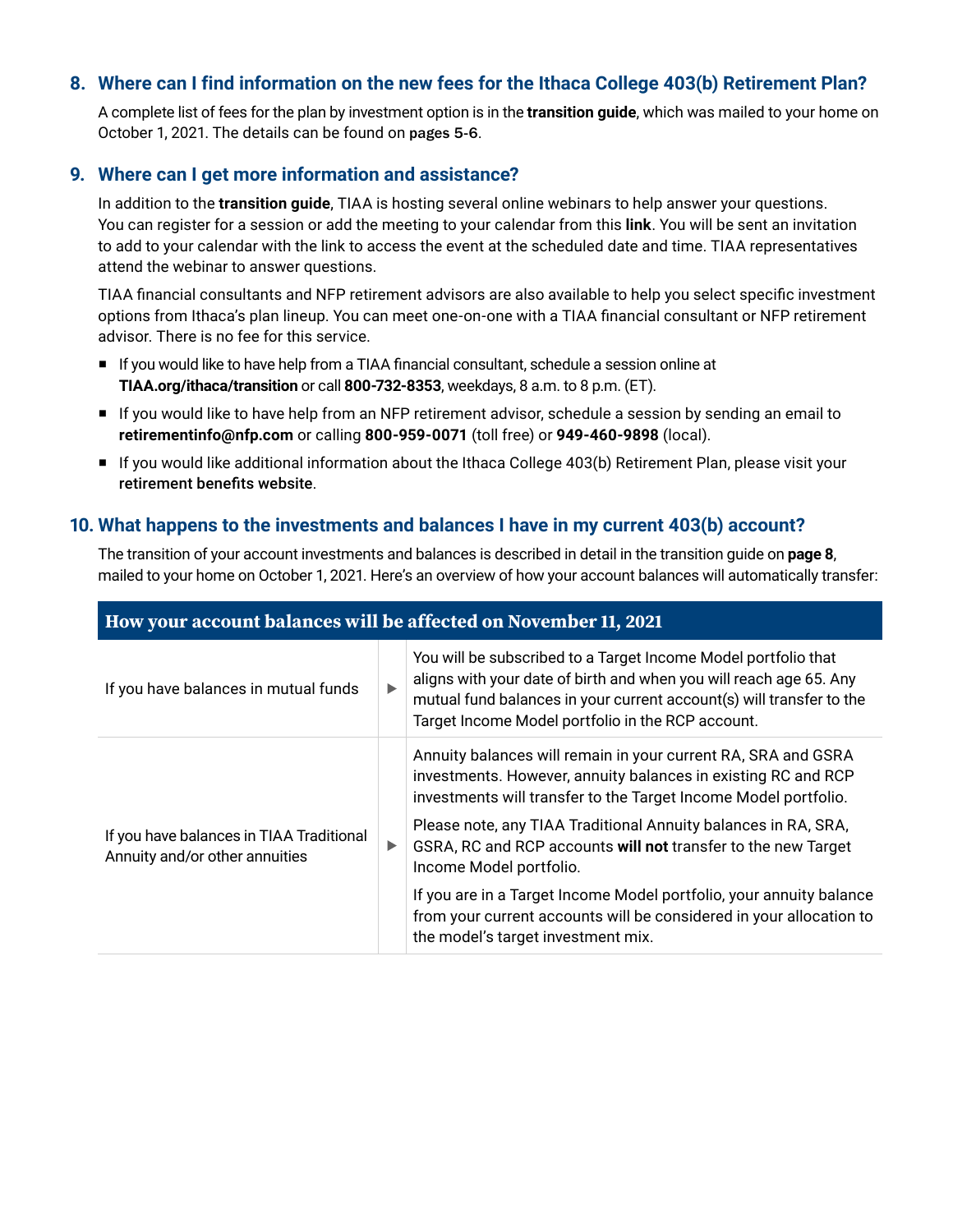# **11. If I am currently contributing to the 403(b) Plan, how will my future contributions be affected?**

The transition of your future contributions is described in detail in the transition guide on **[page](http://TIAA.org/ithaca/transition/page8) 8**, mailed to your home on October 1, 2021. Here's an overview of how any future contributions will automatically transfer:

#### **How your future contributions will be affected starting November 2021**

| If you make no changes to your account                                                                           | $\blacktriangleright$ | Future contributions will be directed to your RCP account and<br>the plan's default investment option, which is the Target Income<br>Moderate Model portfolio that aligns with your date of birth and<br>when you will reach age 65.                 |
|------------------------------------------------------------------------------------------------------------------|-----------------------|------------------------------------------------------------------------------------------------------------------------------------------------------------------------------------------------------------------------------------------------------|
| If you opt out of the Target Income<br>Model portfolios to select investment<br>options from the new plan lineup | $\blacktriangleright$ | Future contributions will be directed to the RC account and the<br>investment option you choose.<br>Note: You will be prompted to open a new RC account if you do<br>not already have one when you opt out of the Target Income<br>Model portfolios. |

#### **12. What are the Target Income Model portfolios?**

These models have been designed specifically by Ithaca College and their investment advisor, NFP, for your retirement plan using the TIAA RetirePlus® Pro service. Each model portfolio consists of a professionally selected and managed mix of investments that aligns with a specific risk profile, ranging from conservative to aggressive, and takes into account your anticipated retirement date.

#### **13. With the Target Income Model portfolios, which assets are considered in the management of my retirement account?**

The Target Income Model portfolios take a holistic approach and automatically "considers" many of the assets you have in your retirement plan account. In addition to managing your model portfolio balances, the service can take into account any legacy annuities you may have in the plan that no longer accept contributions. This can provide a more complete picture for determining an appropriate asset allocation. While legacy annuities can be considered in the asset allocation of your model portfolio, they are not actively managed by the service.

# **14. Why do participants use the Target Income Model portfolios?**

The service provides a simplified approach to investing. It uses information about you, your risk tolerance and financial goals to recommend a model portfolio. You can use the service as an alternative to choosing your own investments from the retirement plan's investment options.

#### **15. Will my model portfolio be automatically rebalanced?**

Yes. Over time, the value of each asset within your model portfolio may change due to market fluctuations and varying returns. To keep the level of investment risk in your model portfolio aligned with its intended goal, it will be rebalanced on a quarterly schedule based on your date of birth. The weighting of each asset may be automatically adjusted to maintain the specified level of investment risk.

# **16. How do I modify my subscription to the Target Income Model portfolios, or choose a different model portfolio?**

Log in to your account at **[TIAA.org/ithaca](http://TIAA.org/ithaca)** starting on or after November 6, 2021, and choose *Personalize* next to your retirement plan account. Then you can complete the brief questionnaire to initiate a model portfolio recommendation. Once you review it, you can simply select and approve it to complete the subscription process. All of your eligible plan assets and future contributions will be invested in the model portfolio you choose.